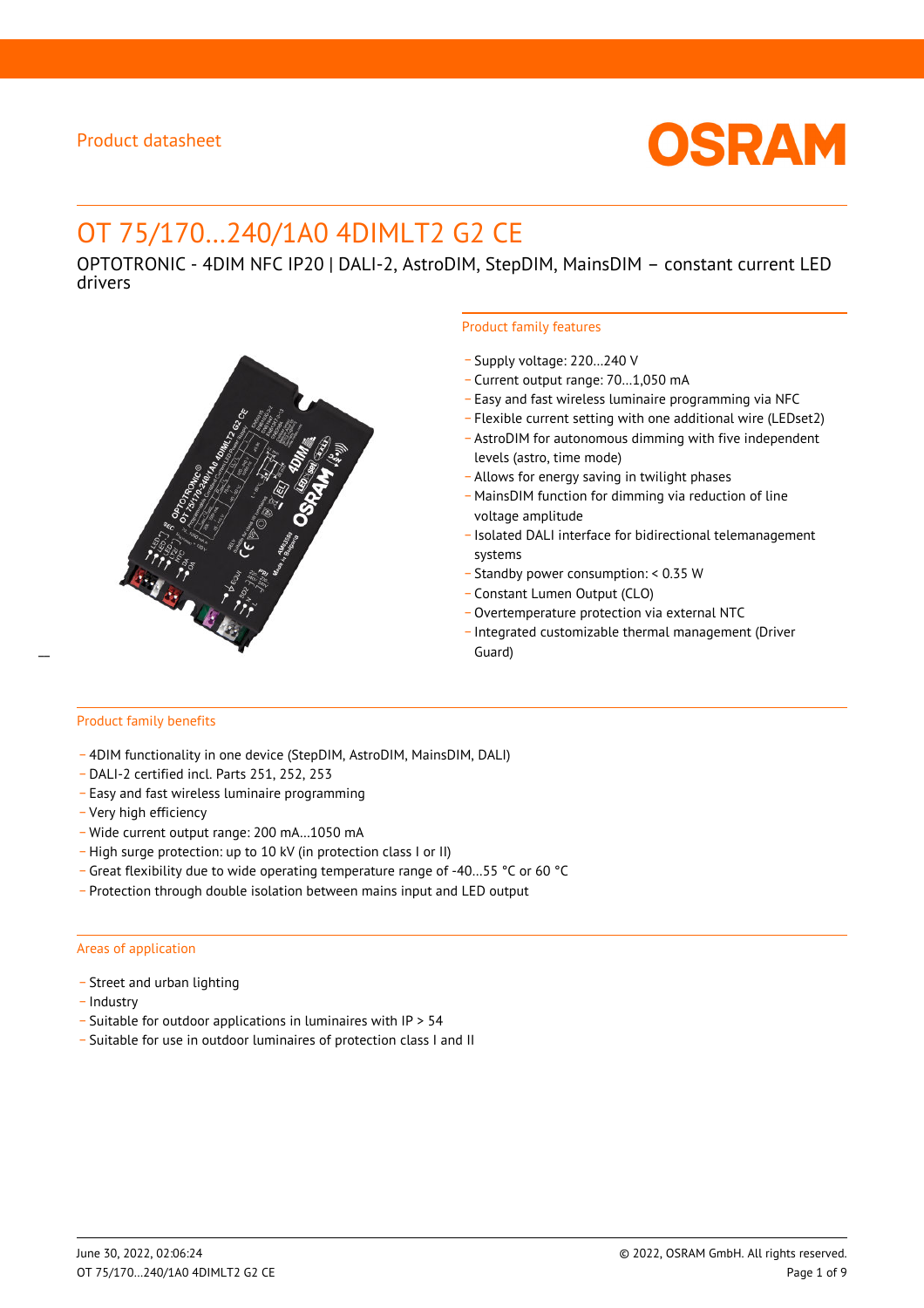### Technical data

### **Electrical data**

| Nominal voltage                          | 220240 V                   |
|------------------------------------------|----------------------------|
| Input voltage AC                         | 170264 V                   |
| Input voltage DC                         | 176276 V $^{1}$            |
| <b>Nominal current</b>                   | 0.37A                      |
| <b>Mains frequency</b>                   | $0/50/60$ Hz <sup>1)</sup> |
| Power factor $\lambda$                   | $> 0.98$ <sup>2)</sup>     |
| <b>Total harmonic distortion</b>         | $< 5 \%$ <sup>3)</sup>     |
| Device power loss                        | 5.3 W                      |
| Networked standby power                  | <0.50 W $^{4)}$            |
| Inrush current                           | 54 A $5$                   |
| Max. ECG no. on circuit breaker 10 A (B) | 8                          |
| Max. ECG no. on circuit breaker 16 A (B) | 12                         |
| Max. ECG no. on circuit breaker 25 A (B) | 20                         |
| Surge capability (L/N-Ground)            | 10 kV                      |
| Surge capability (L-N)                   | 6 kV                       |
| Nominal output power                     | 75 W 6)                    |
| Maximum output power                     | 75 W                       |
| <b>Efficiency in full-load</b>           | $93\%$ <sup>4)</sup>       |
| Nominal output current                   | 2001050 mA                 |
| Output current LEDset open               | 70 mA                      |
| <b>Output current LEDset shorted</b>     | Not allowed                |
| Default output current                   | 700 mA                     |
| <b>Output current tolerance</b>          | $±3$ % <sup>7</sup> )      |
| Output ripple current (100 Hz)           | $< 6$ %                    |
| <b>Output PSTLM</b>                      | $\leq1$                    |
| <b>Output SVM</b>                        | ≤ $0.4$                    |
| Minimum output current                   | 70 mA                      |
| <b>Galvanic isolation</b>                | SELV                       |
| Nominal output voltage                   | 35115 V                    |
| U-OUT (working voltage)                  | 120V                       |
| Max. no. of ECGs on 16A MCB with EBN-OS  | 30                         |
| Surge capability (SD - Ground)           | 10 kV                      |
| Surge capability (L/N - SD)              | 6 kV                       |
| Nominal input voltage (SD port)          | 220277 V                   |

1) Additional fuse needed in DC operation

2) Full load

\_\_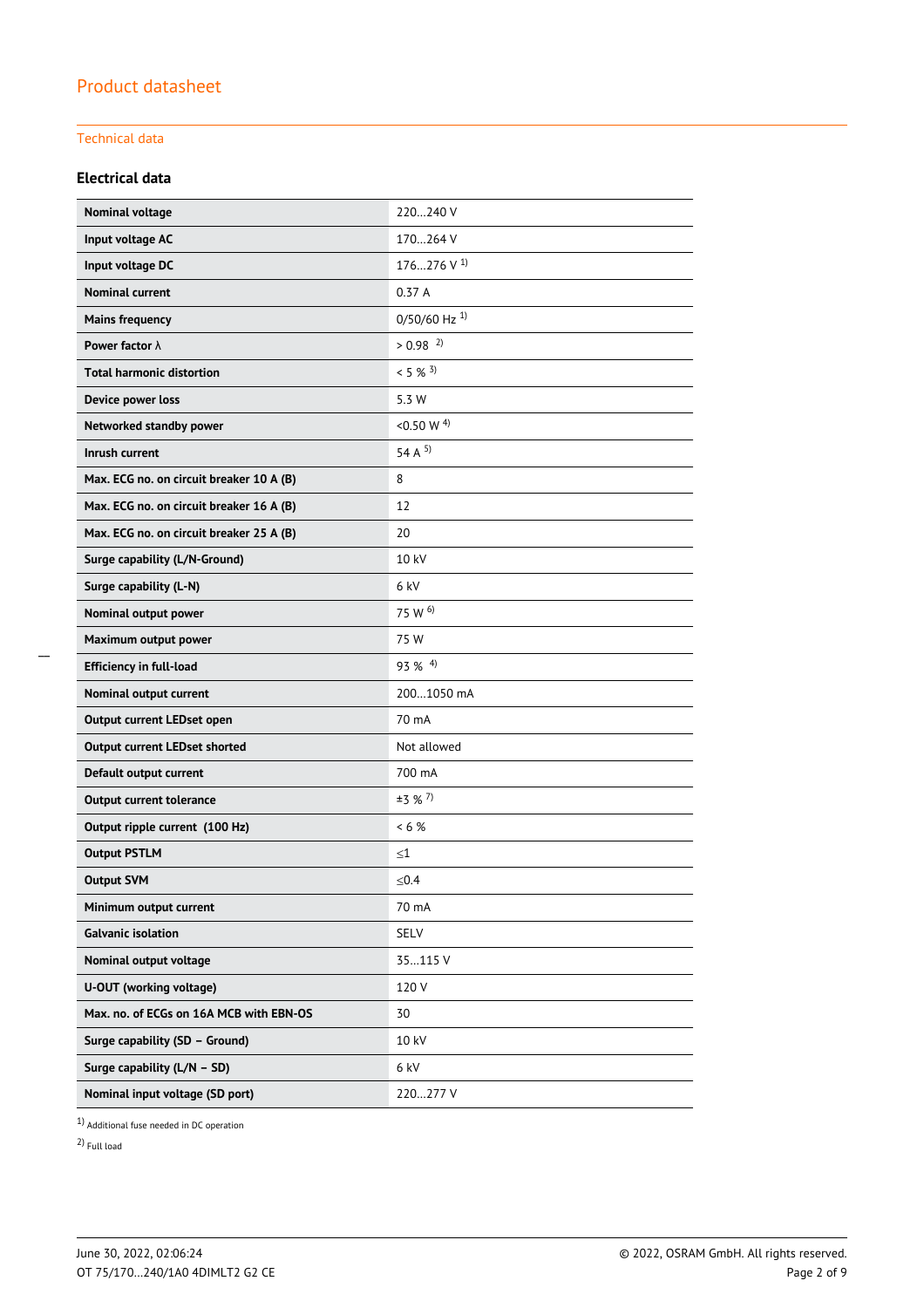3) At full power 4) at 230 V, 50 Hz 5) At 190 µs 6) Max. 75% in DC operating mode 7) +/- 5% for LEDset down to 300mA



 $\overline{a}$ 



OT 75170-2401A0 4DIMLT2 G2 CE Operating Window OT 75170-2401A0 4DIMLT2 G2 CE Typical Efficiency vs. Load (230 V 50 Hz)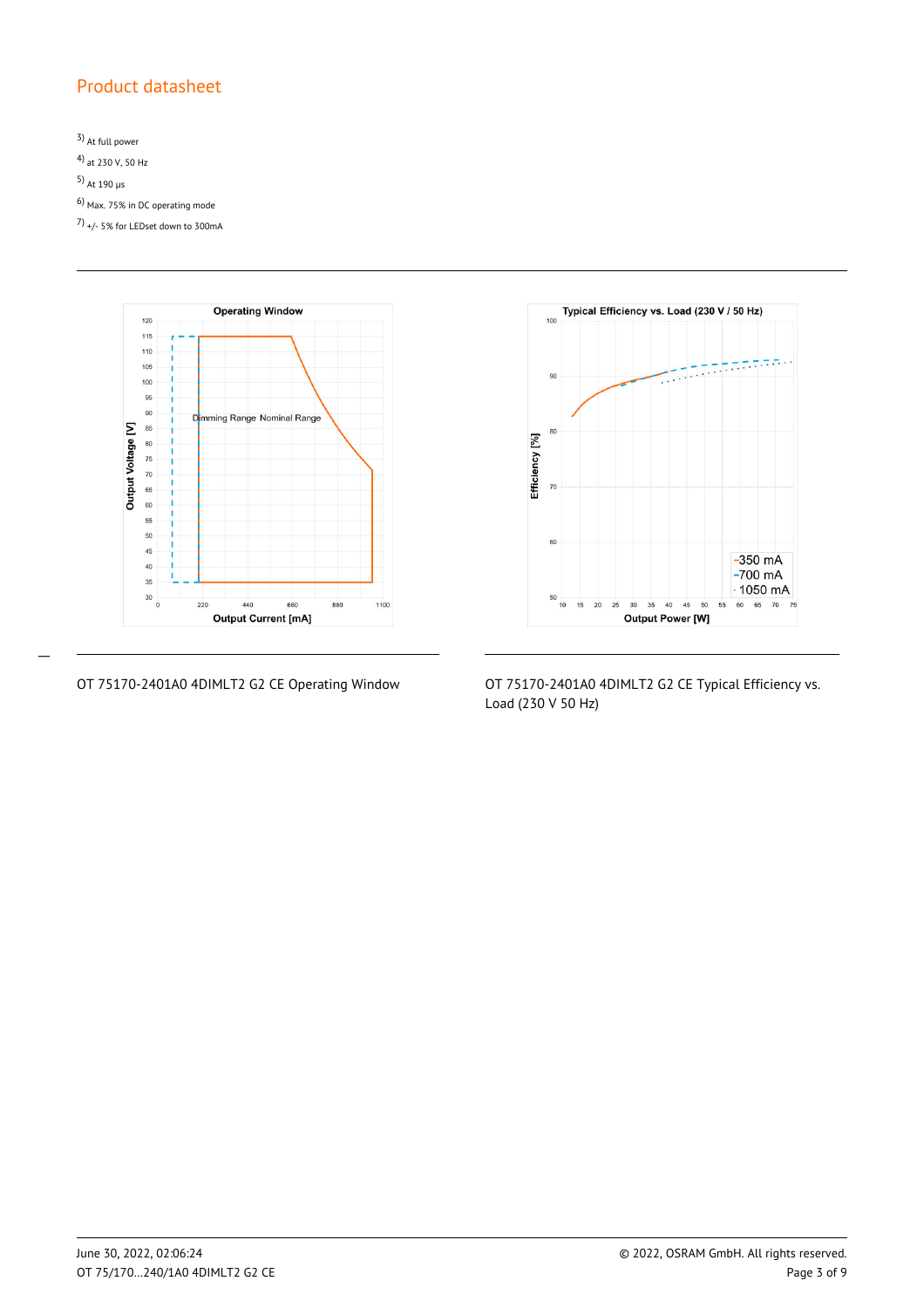

OT 75170-2401A0 4DIMLT2 G2 CE Typical Power Factor vs. Load



OT 75170-2401A0 4DIMLT2 G2 CE Typical THD Vs Load

### **Dimensions & weight**

 $\overline{a}$ 



| Length                              | 133.0 mm                 |
|-------------------------------------|--------------------------|
| Width                               | 77.0 mm                  |
| <b>Height</b>                       | $40.0$ mm                |
| Mounting hole spacing, length       | $122.5 \text{ mm}$       |
| <b>Product weight</b>               | 300.00 g                 |
| Cable cross-section, input side     | $0.21.5$ mm <sup>2</sup> |
| Cable cross-section, output side    | $0.21.5$ mm <sup>2</sup> |
| Wire preparation length, input side | $8.59.5$ mm              |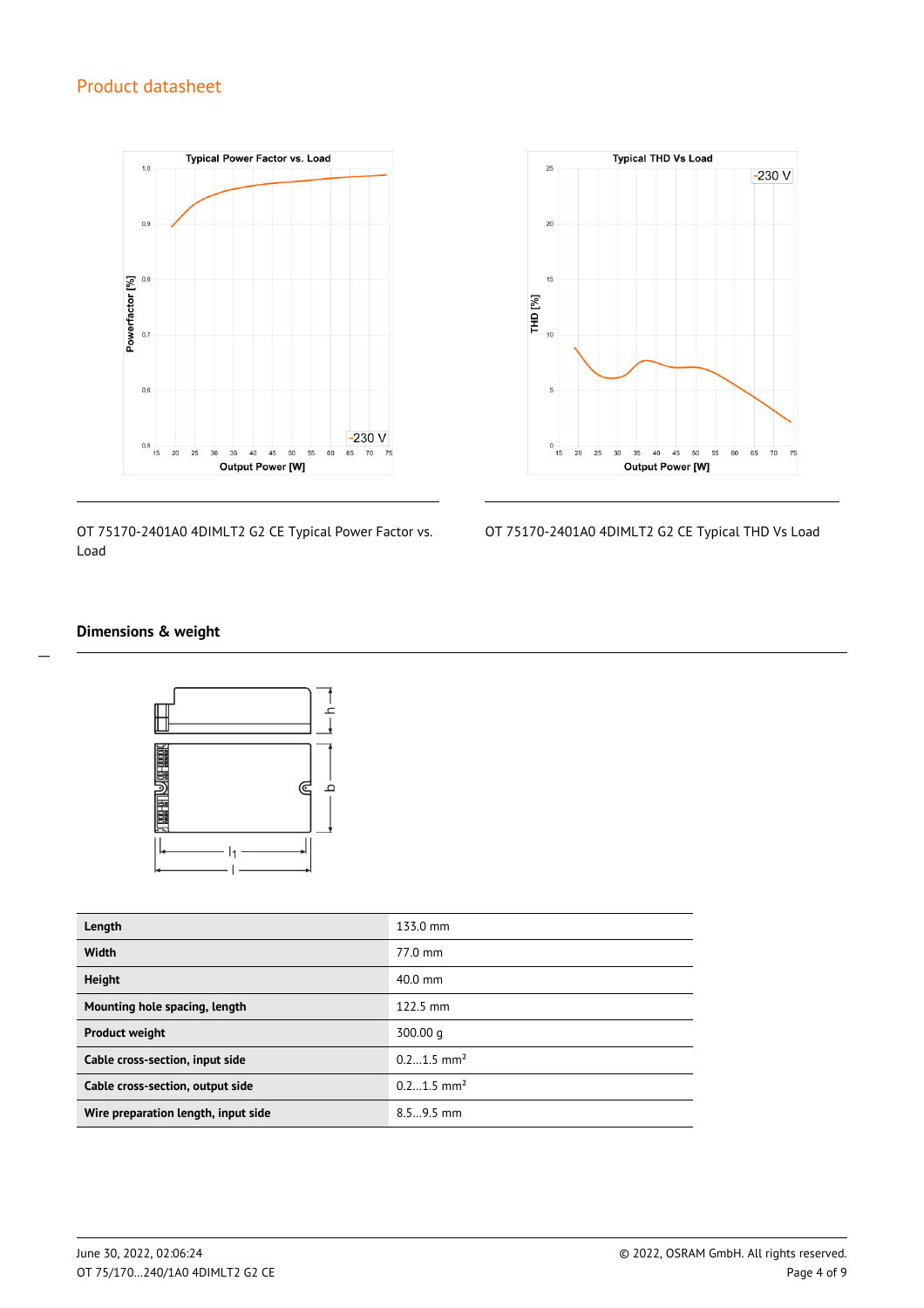### **Temperatures & operating conditions**

| Ambient temperature range                 | $-40+55$ °C |
|-------------------------------------------|-------------|
| Temperature range at storage              | $-25.85 °C$ |
| Maximum temperature at to test point      | 85 °C       |
| Max, housing temperature in case of fault | 120 °C      |
| Permitted rel. humidity during operation  | 585%1       |

 $1)$  Maximum 56 days/year at 85  $\%$ 

### **Lifespan**

|--|

<sup>1)</sup> At maximum T = 85°C / 10% failure rate / At T = 73°C / 10% failure rate

### **Expected Lifetime**

| Product name                      |                              |       |       |        |
|-----------------------------------|------------------------------|-------|-------|--------|
| OT 75/170240/1A0<br>4DIMLT2 G2 CE | ECG ambient temperature [ta] | 60    | 50    | 48     |
|                                   | Temperature at tc-point [°C] | 85    | 75    |        |
|                                   | Lifetime [h]                 | 50000 | 85000 | 100000 |

#### **Additional product data**

| Additional product data                |                                             |
|----------------------------------------|---------------------------------------------|
| <b>Predecessor EAN</b>                 | 4052899925199                               |
| <b>Capabilities</b>                    |                                             |
| <b>Dimmable</b>                        | Yes                                         |
| <b>Dimming interface</b>               | 4DIM / AstroDIM / DALI / MainsDIM / StepDIM |
| <b>Dimming range</b>                   | 10100 %                                     |
| Suitable for fixtures with prot. class | 1/11                                        |
| <b>Constant lumen function</b>         | Programmable                                |
| <b>NTC</b> input                       | Yes                                         |
| <b>Short-circuit protection</b>        | Automatic reversible                        |
| No-load proof                          | Yes                                         |
| Intended for no-load operation         | <b>No</b>                                   |
| Max. cable length to lamp/LED module   | $2.0 \text{ m}^{1}$                         |
| <b>Overload protection</b>             | Automatic reversible                        |
| <b>LEDset</b>                          | Yes                                         |
| <b>Number of channels</b>              | $\mathbf{1}$                                |
| DALI-2 Energy Data                     | Yes <sup>2</sup>                            |
|                                        |                                             |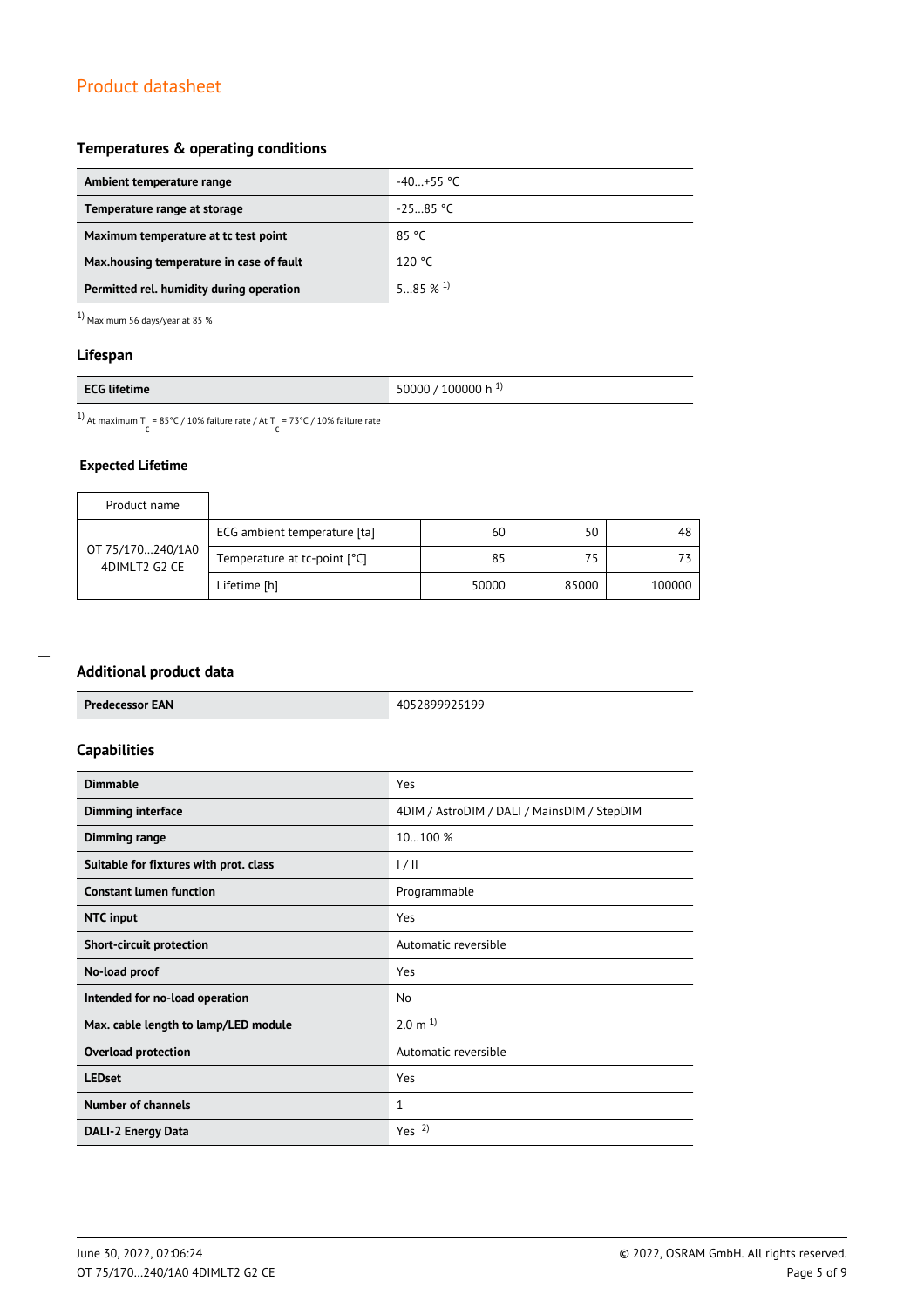| <b>DALI-2 Diagnostic Data</b> | Yes $3)$ |
|-------------------------------|----------|
|-------------------------------|----------|

 $1)$  Output wires must be routed as close as possible to each other

2) Acc. DALI part 252

3) Acc. DALI part 253

### **Programming**

| <b>Tuner4TRONIC</b>           | Yes        |
|-------------------------------|------------|
| <b>Tuner4TRONIC Field App</b> | Yes        |
| <b>Programming device</b>     | DALI / NFC |

### **Programmable features**

| <b>Constant Lumen</b>        | Yes              |
|------------------------------|------------------|
| <b>Thermal Protection</b>    | Yes              |
| <b>Driver Guard</b>          | Yes              |
| <b>AstroDIM</b>              | Yes              |
| <b>StepDIM</b>               | Yes              |
| <b>MainsDIM</b>              | Yes              |
| <b>Emergency Mode</b>        | Yes              |
| <b>Configuration Lock</b>    | Yes              |
| <b>DALI-2 Luminaire Data</b> | Yes <sup>1</sup> |

 $\overline{a}$ 

1) Acc. DALI part 251

### **Certificates & standards**

| Type of protection        | IP20                                                                                                                                                                                                                                                                                      |
|---------------------------|-------------------------------------------------------------------------------------------------------------------------------------------------------------------------------------------------------------------------------------------------------------------------------------------|
| <b>Standards</b>          | Acc. to EN 61347-1/Acc. to EN 61347-2-13/Acc. to EN<br>62384/Acc. to EN 55015:2006 + A1:2007 +<br>A2:2009/Acc. to EN 61547/Acc. to FCC 47 part 15<br>class B/Acc. to IEC 61000-3-2/Acc. to IEC 61000-3-<br>3/Acc. to IEC 62386-101/Acc. to IEC 62386-102/Acc.<br>to IEC 62386-207/UL-8750 |
| Approval marks - approval | CCC / CE / DALI-2 / EL / ENEC / RCM / VDE / VDE-EMC                                                                                                                                                                                                                                       |

### **Logistical data**

### **Environmental information**

| Information according Art. 33 of EU Regulation (EC) 1907/2006 (REACh) |                               |  |
|-----------------------------------------------------------------------|-------------------------------|--|
| 14-04-2022<br>Date of Declaration                                     |                               |  |
| <b>Primary Article Identifier</b>                                     | 4052899981942   4050732430817 |  |
| Candidate List Substance 1                                            | Lead                          |  |
| CAS No. of substance 1                                                | 7439-92-1                     |  |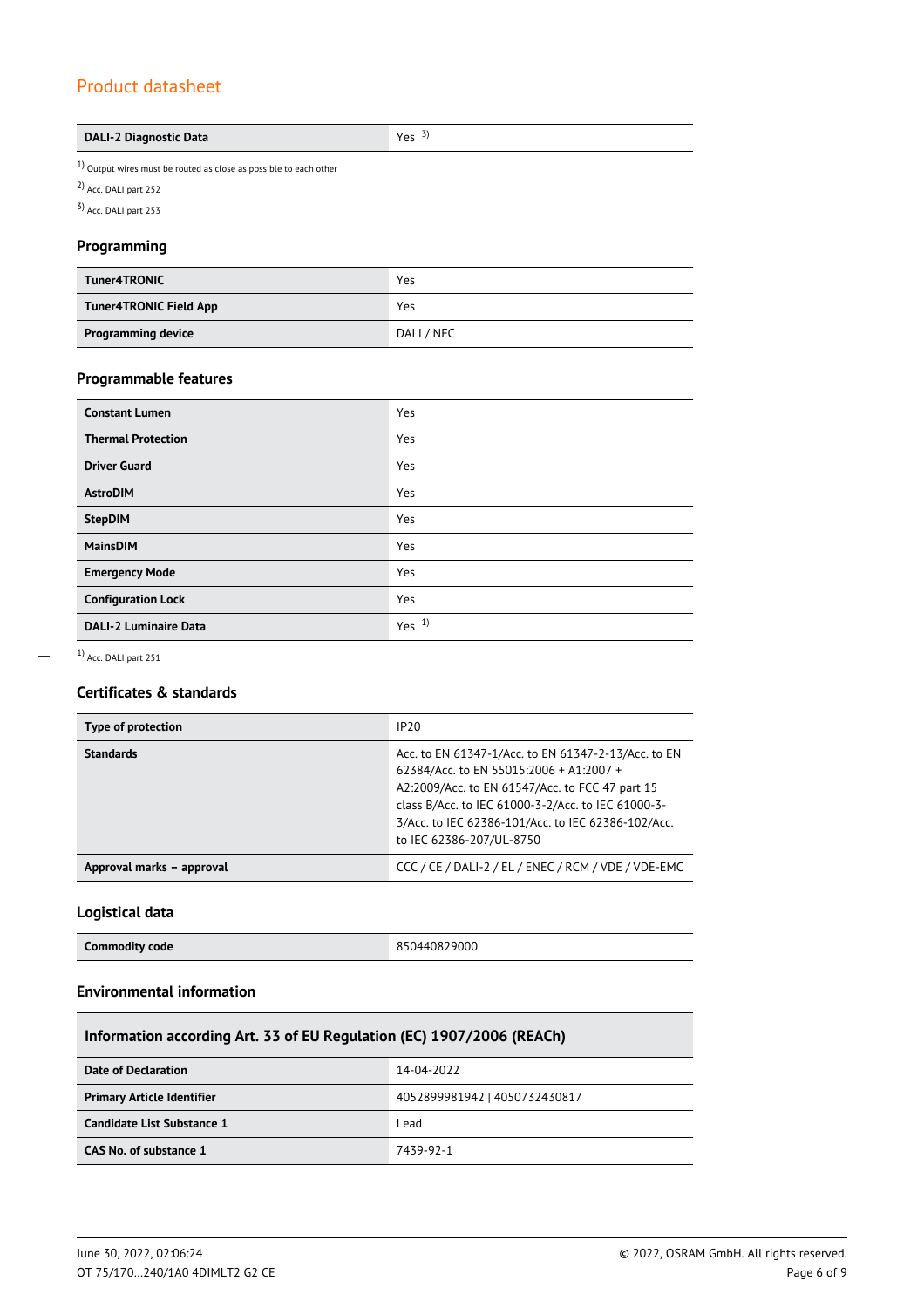| <b>Safe Use Instruction</b>      | The identification of the Candidate List substance is<br>sufficient to allow safe use of the article. |  |  |
|----------------------------------|-------------------------------------------------------------------------------------------------------|--|--|
| Declaration No. in SCIP database | 1a61f724-4b96-4f14-a90a-0e5fe1aec754   4d4e1c54-<br>5ed9-4771-a4ea-503370cdffc5                       |  |  |

Download Data

|   | <b>File</b>                                                                      |
|---|----------------------------------------------------------------------------------|
|   | User instruction<br>OPTOTRONIC Outdoor                                           |
|   | User instruction<br>OPTOTRONIC Outdoor                                           |
|   | <b>Brochures</b><br>Technical Application Guide - 4DIMLT2 G2 CE LED drivers (EN) |
|   | Certificates<br>RCM Certificate CS10824N                                         |
| プ | Certificates<br>OT ENEC 40050684 010622                                          |
| 天 | Certificates<br>OT Outdoor CB DE1 62952A1 220920                                 |
|   | Certificates<br>OT EMC 40050085 200220                                           |
| Z | Certificates<br>OT 75 4DIM LT2 G2 EATON AM35338 210520                           |
|   | Certificates<br>OT 75 4DIM LT2 G2 INOTEC AM35338 210520                          |
|   | Certificates<br>OT Outdoor CB DE1 62952A2 220920                                 |
|   | Certificates<br>OT Outdoor VDE TESTREPORT 276377 220920                          |
|   | Certificates<br>VDE ENEC Certificate 40043863                                    |
|   | Certificates<br>VDE ENEC Certificate 40043863 appendix                           |
|   | Certificates<br>OT EMC 40044675 250621                                           |
|   | Certificates<br>CB Test Certificate DE1-60243                                    |
|   | Certificates<br>CCC Certificate 2018171002002244                                 |
|   | Declarations of conformity<br>OT 1DIMLT2 G1 4DIMLT2 G2 CE 3806542 061221         |
|   | Declarations of conformity<br>OT DIM LT2 CE UK DoC 4291524 260221                |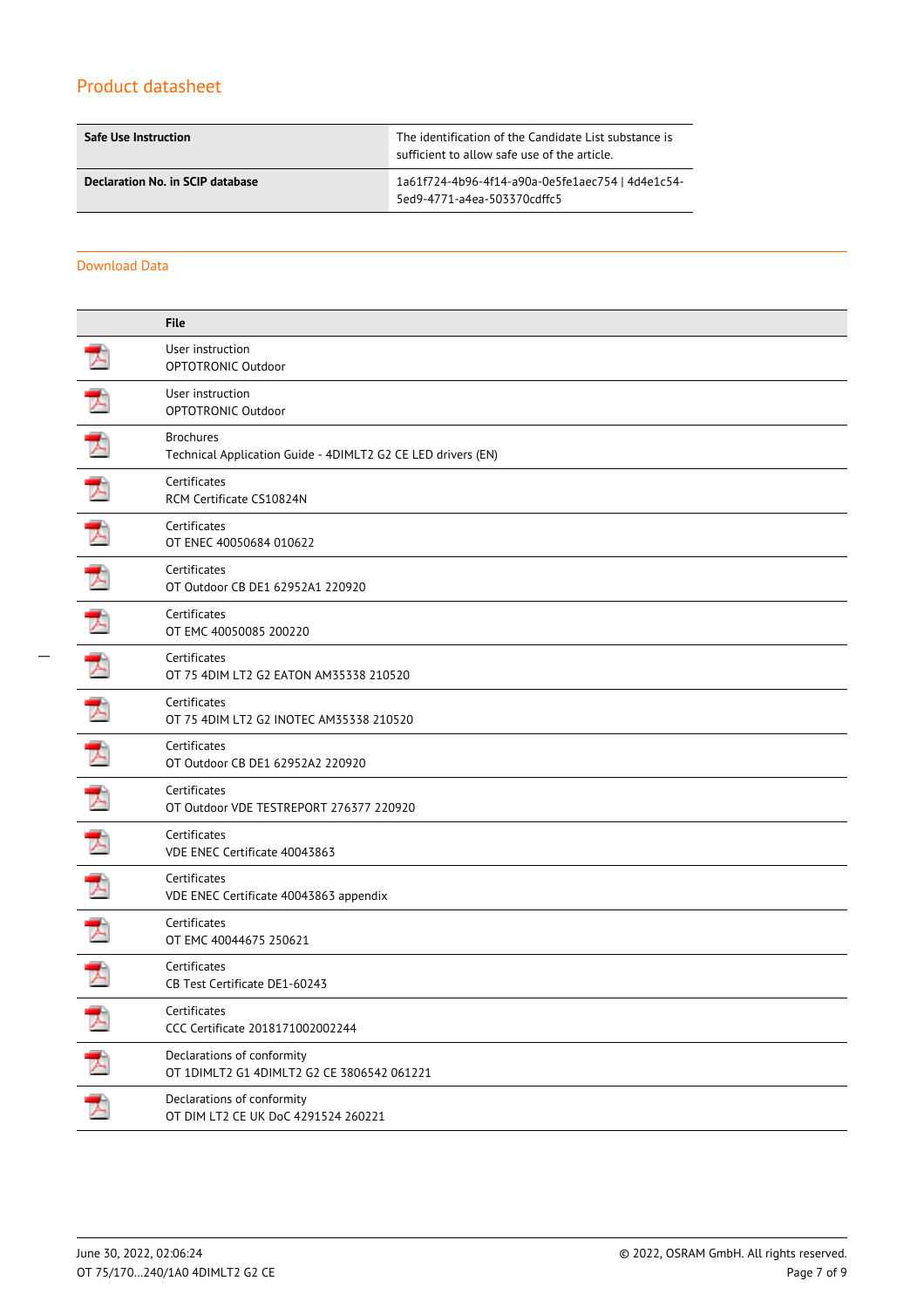| Declarations of conformity<br>EU Declaration of Conformity 3605907 (EN)                                |
|--------------------------------------------------------------------------------------------------------|
| Declarations of conformity<br>EATON(CEAG)-Conformity declaration AM03550 OT 75170-2401A0 4DIMLT2 G2 CE |
| Declarations of conformity<br>INOTEC-Conformity declaration AM03550 OT 75170-2401A0 4DIMLT2 G2 CE      |
| CAD data<br>CAD data STEP OT 75170-2401A0 4DIMLT2 G2 CE                                                |
| CAD data<br>OT 75 4DIMLT2G2CE IGS 060820                                                               |
| CAD data<br>OT 75 4DIMLT2G2CE STEP 060820                                                              |
| CAD Data 2-dim<br>OT 75 4DIMLT2G2CE CAD2PDF 060820                                                     |
| CAD data 3-dim<br>OT 75 4DIMLT2G2CE CAD3PDF 060820                                                     |

### Ecodesign regulation information:

### Intended for use with LED modules.

 $\overline{a}$ 

The forward voltage of the LED light source shall be within the defined operating window of the control gear in all operating conditions including dimming if applicable.

Separate control gear and light sources must be disposed of at certified disposal companies in accordance with Directive 2012/19/EU (WEEE) in the EU and with Waste Electrical and Electronic Equipment (WEEE) Regulations 2013 in the UK. For this purpose, collection points for recycling centres and take-back systems (CRSO) are available from retailers or private disposal companies, which accept separate control gear and light sources free of charge. In this way, raw materials are conserved and materials are recycled.

| <b>ISOLATION</b>  | Input/<br>Mains | <b>SD</b>                | EQUI         | <b>DALI</b> | <b>LEDset</b>            | <b>LED Output</b> | Case         | <b>NTC</b>  |
|-------------------|-----------------|--------------------------|--------------|-------------|--------------------------|-------------------|--------------|-------------|
| Input/<br>Mains   | $\blacksquare$  | $\overline{\phantom{a}}$ | Double       | Basic       | <b>SELV</b>              | <b>SELV</b>       | Double       | <b>SELV</b> |
| <b>SD</b>         | $\blacksquare$  | $\overline{\phantom{a}}$ | Double       | Basic       | Double                   | Double            | Double       | Double      |
| EOUI              | Double          | Double                   | ٠            | Double      | Basic                    | <b>Basic</b>      | Basic        | Double      |
| <b>DALI</b>       | <b>Basic</b>    | Basic                    | Double       | ٠           | Double                   | Double            | Double       | Double      |
| <b>LEDset</b>     | <b>SELV</b>     | Double                   | Basic        | Double      | ٠                        | ۰                 | Basic        | ۰           |
| <b>LED Output</b> | <b>SELV</b>     | Double                   | <b>Basic</b> | Double      | $\overline{\phantom{a}}$ | ۰                 | <b>Basic</b> | $\sim$      |
| Case              | Double          | Double                   | Basic        | Double      | Basic                    | <b>Basic</b>      | ۰            | Basic       |
| <b>NTC</b>        | <b>SELV</b>     | Double                   | Double       | Double      | ٠                        | ۰                 | Basic        | ٠           |